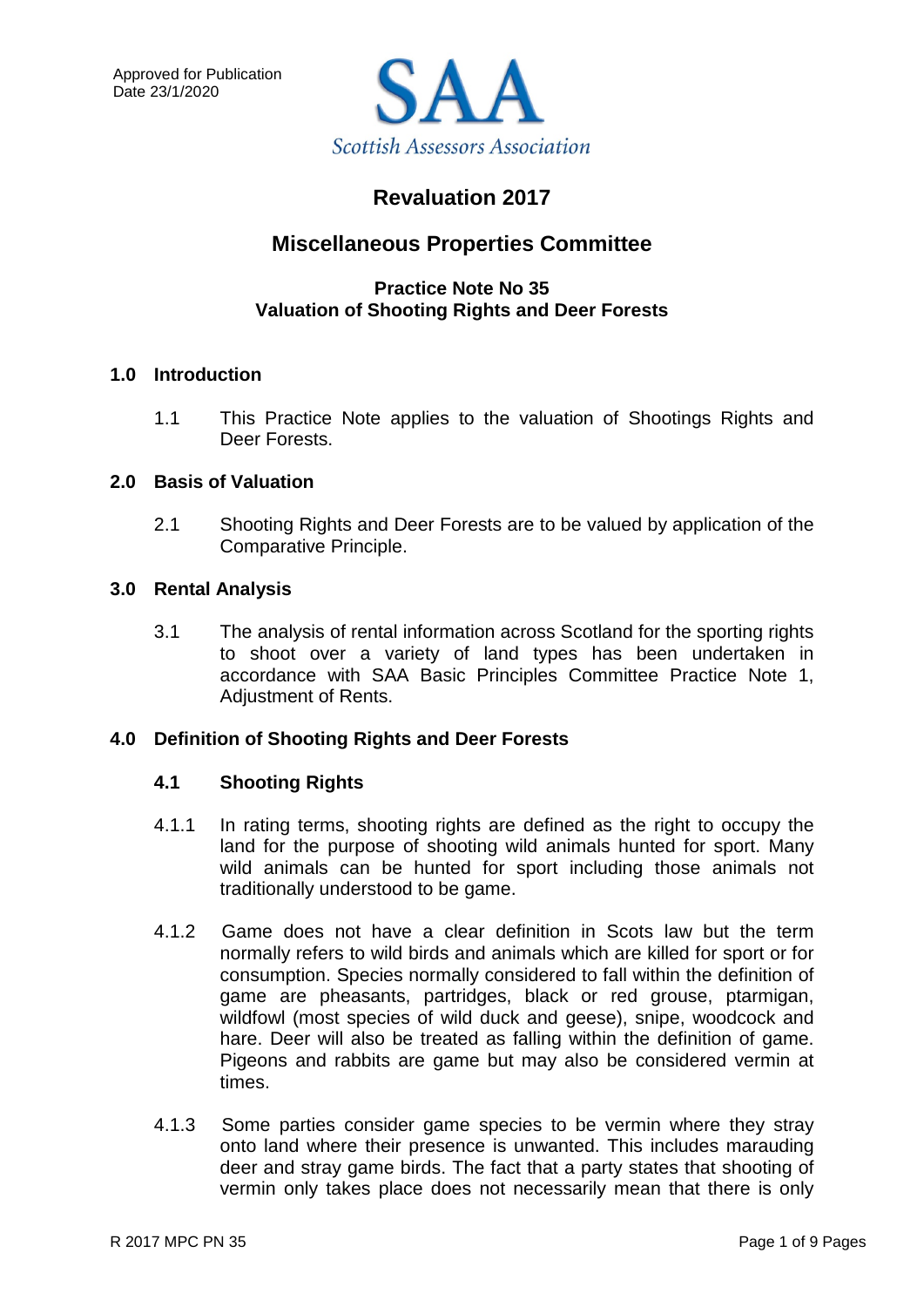vermin to be shot.

- 4.1.4 A shooting right is a right granted either through ownership of the land or by the owner granting a lease, licence or permission to shoot to another party.
- 4.1.5 The right of shooting is an incorporeal heritage, which is entirely distinct from the corporeal heritages over which it can be exercised.

### **4.2 Deer Forests**

4.2.1 A deer forest is a term first used to describe those afforested areas used for the driven hunting of deer. The term has been retained to describe those areas of predominantly managed open hill and moorland which deer now inhabit and used for the exercise of rights to shoot deer.

### **5.0 Valuation**

### **5.1 Valuation of Shooting Rights**

- 5.1.1 In the absence of sufficient local evidence to merit a variation, following an analysis of available rental evidence across Scotland, the table of rates per hectare set out in Appendix 1 should be adopted.
- 5.1.2 The rates are to be applied relative to the **predominant** land type over which the rights are exercised. If the nature of the land is of relatively equal proportions of particular land types then the "Mixed" rate should be applied.
- 5.1.3 In respect of shooting rights where commercial forestry is the predominant land type, an allowance of 10% may be applied to the main rate **only** in circumstances where it is evidenced that the impact of deer on the crop is significant to the commercial forestry land over which the right to shoot exists i.e. greater than 10% crop damage at or around 1 January 2017.
- 5.14 In the absence of sufficient local evidence to merit a variation, quantum allowances are set out at Appendix 2. There are two tables of quantum, one for Deer Forest/Hill/ Moor and one for all other land types.

#### **5.2 Valuation of Deer Forests**

- 5.2.1 The incorporeal right to shoot deer can be let separately from the deer forest and can constitute a unit of valuation separate to that of the deer forest.
- 5.2.2 No separate entry should be made for the corporeal subject that is the deer forest. The rationale being that the value of such lands and heritages is exhausted by the value of the shooting rights.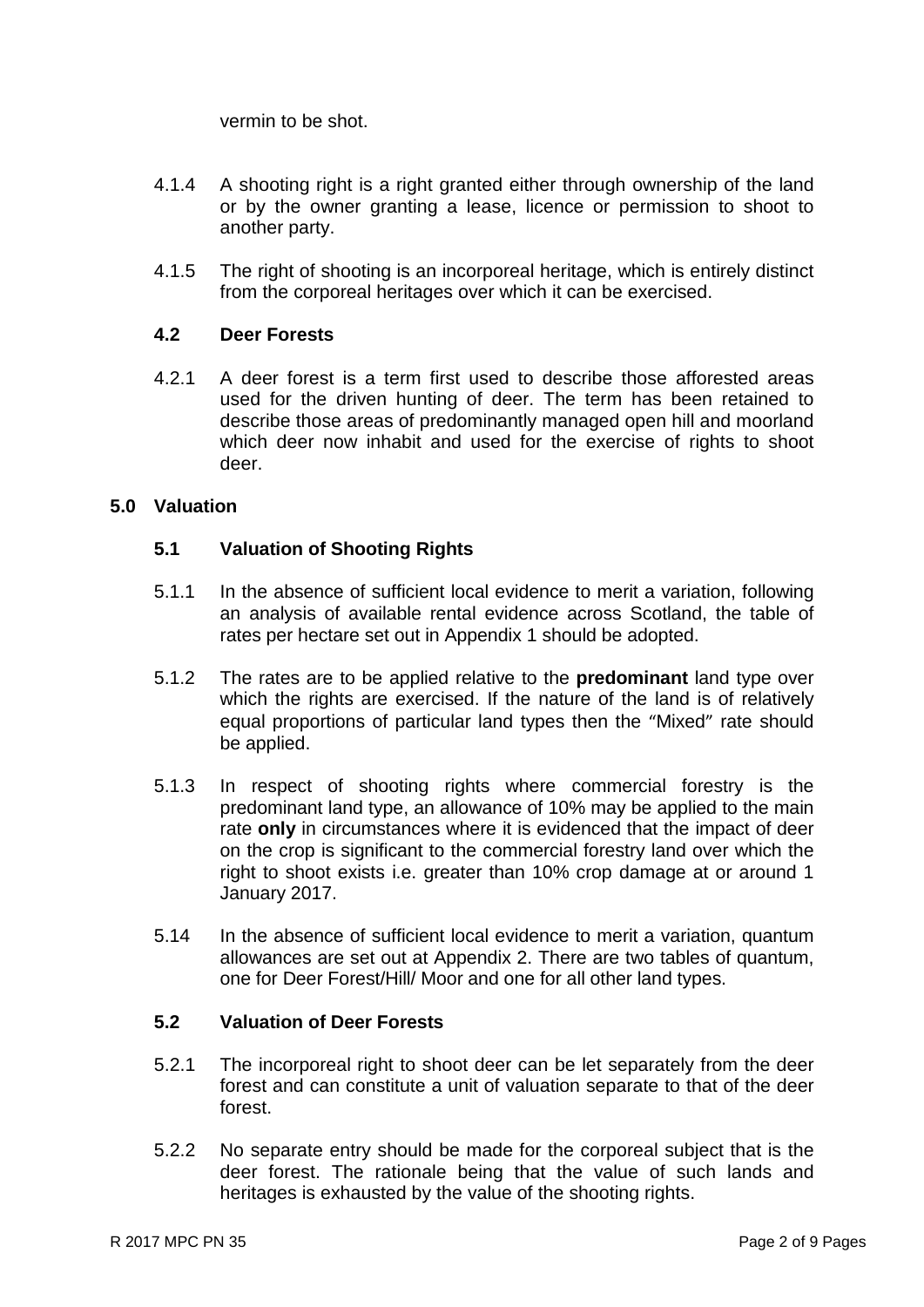- 5.2.3 Where the deer forest is owner occupied, and is solely used as such, then the value of shooting rights exhaust the value of the deer forest. Accordingly, no additional value should be attributed to the corporeal subject that is the deer forest*.*
- 5.2.4 The rights to shoot over a deer forest are to be valued by the application of a rate per hectare.
- 5.2.5 In the absence of sufficient local evidence to merit a variation, the appropriate rates per hectare and quantum allowances are shown at Appendix 1 and Appendix 2, respectively.

### **5.3 Location**

5.3.1 There may be instances where Deer Forests and Shooting Rights are in an extremely remote location and not so readily accessible as the norm e.g. areas to the west of the Great Glen in Highland. Consideration may be given to reducing the rate per hectare by a maximum of **35%** where supported by local evidence. Any discretion in this regard should only be applied in exceptional circumstances.

### **6.0 End Allowances**

- 6.1 The analysis derives rates per hectare from sporting shooting rights across Scotland, which should normally be applied without application of an end allowance.
- 6.2 A list of example disabilities is set out in Appendix 3 with the suggested course of action in each case. This is not an exhaustive list and valuation judgement should be exercised. In the absence of sufficient local evidence to merit a variation, a maximum end allowance for all land types should not exceed **30%**.

### **7.0 Valuation Considerations**

### **7.1 Valuation Roll Entries**

- 7.1.1 Generally, shooting rights are incidental to the ownership of land. In most cases the landowner will own and be in occupation of the shooting rights unless specifically let separately in which cases the tenants will be in occupation. There are instances where land may have been sold but the shooting rights retained by the seller. In those cases, the former landowner will be the occupier.
- 7.1.2 There are a number of factors which require consideration before making a valuation roll entry. These are considered below.

### **7.2 Multiple Shooting Rights**

7.2.1 In some cases, there may be different shooting rights over the same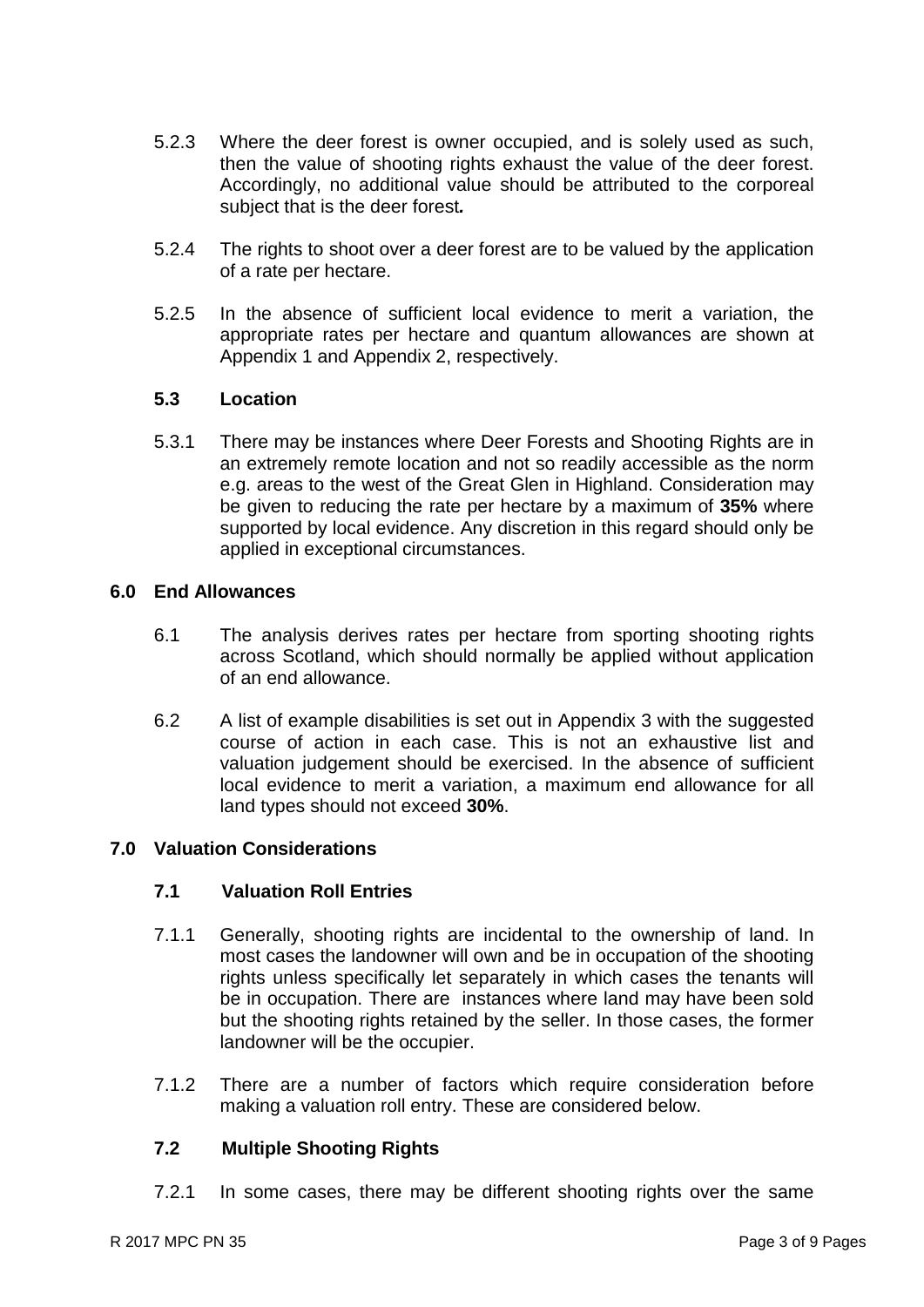holding with, for example, the landowner granting the right to shoot deer to one party and the right to shoot pheasants to another. These are not considered "concurrent" but different shooting rights.

- 7.2.2 In these cases, whilst there may be different rights over the same holding, each of these rights are deemed to be separate shootings and therefore separate entries in the valuation roll are appropriate.
- 7.2.3 This is not considered double counting but the valuation of the different shooting rights exercised by various parties over the same land.

### **7.3 Retained Rights**

- 7.3.1 Where the owner leases the shooting rights to a third party (or parties) but retains the right to shoot a particular species, or all species, over the course of a season, there may be more than one entry in the valuation roll: one for each tenant and (depending on circumstances any retained right by the owner.
- 7.3.2 The rates per hectare to be applied for each valuation roll entry are set out in Appendix 1 of the Practice Note and are normally applied at 100% for each entry. However, where the owners retained right is restricted significantly; for example to a set period, limited number of birds/deer and is clearly stated in a lease agreement which the tenant is required to honour, then an allowance of **50%** may be applied to the owner's retained entry. For the avoidance of doubt the tenant's entry is to remain at **100%**.
- 7.3.3 Where the landlord retains the right to shoot for only a few days whilst the subject is let, then that use by the landlord is considered de minimis and no separate entry for the landlord is required.
- 7.3.4 There are occasions where the landlord may require to exercise shooting rights where a tenant has been unable to reach cull targets in respect of deer. No additional valuation roll entry should be made for the landowner where this is the only retained right as the Annual Value of the sporting shooting right is exhausted by the entry made for the tenant.

### **7.4 Unexercised Shootings**

- 7.4.1 There may be cases where, for a number of reasons, the occupier of the shooting rights does not shoot, or has no intention of allowing anyone to shoot. The occupier of the shooting rights could exercise the rights themselves or lease the rights to a third party but chooses not to do so. In these situations, if there is clearly game that could be shot and/or there is potential value in the holding for shooting purposes, this should be treated as a voluntary restriction and an entry made in the valuation roll.
- 7.4.2 Shooting rights should only be entered in the roll in relation to land and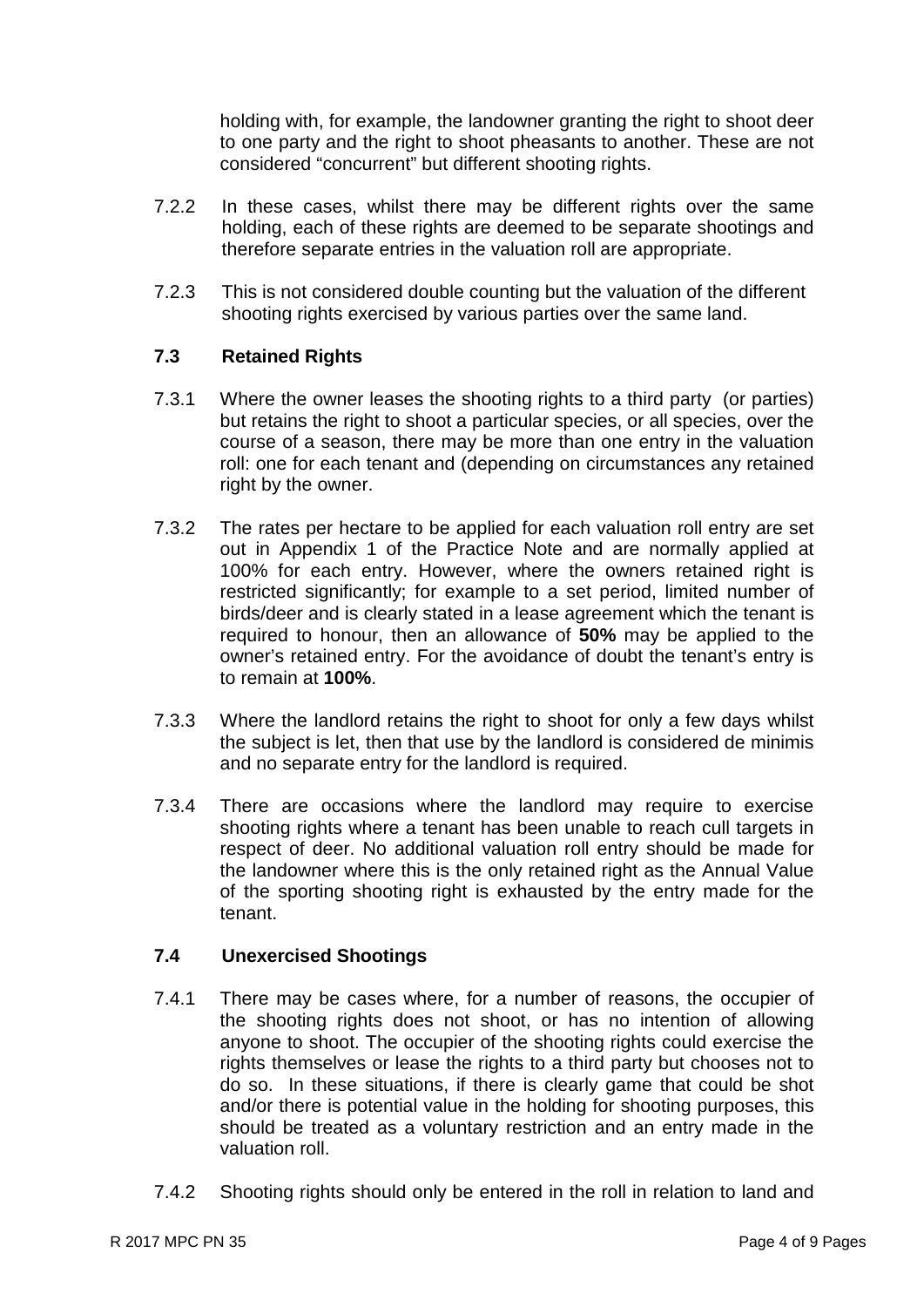holdings where shootings are capable of being exercised. There may be cases, particularly in areas on the boundaries of large towns, where a parcel of land is so small, or its topography such, that it would prove not practicable to be let for shooting purposes. In these cases regard would need to be given to the nature of the holding itself as well as its locality. In such situations, no entry need be raised in the Valuation Roll. Any discretion in this regard should be exercised with great care.

### **7.5 Deer Management**

7.5.1 A key objective of deer shooting leases is deer management. The rate applied is a rate per hectare for the right to shoot over land of particular predominant land types. A cull exercise may take place in order to meet the terms of a deer management plan. This may occur, for example, where a tenant has been unable to achieve the cull target through exercise of the rights let. Consideration has been given to factors relating to deer management and, since a rate per hectare is adopted as the basis of valuation rather than a rate per deer, no allowance is considered appropriate to take account of the impact of deer management obligations.

### **7.6 Game Larders and Other Buildings**

7.6.1 The rates derived from the rental evidence do not reflect the inclusion of any buildings. Accordingly, any buildings should be included separately in the valuation roll unless occupied together with a Deer Forest. When considering entering any building together with the corporeal subject i.e. the Deer Forest, the location within the Deer Forest or contiguity with it will determine whether it is appropriate to do so.

### **7.7 Game Larders**

- 7.7.1 These may be purpose built, contained within older buildings and converted to use as a game larder, or refrigerated containers.
- 7.7.2 Local evidence should be used to derive the appropriate level of value. Reference to SAA Industrial Properties Committee Practice Note 2, Valuation of Cold Stores, may be required to enable valuation of game larders.

### **7.8 Rearing Pens**

- 7.8.1 A valuation roll entry should be made for any rearing pens and the land on which they are situated.
- 7.8.2 Reference should be made to the Rating Cost Guide to determine appropriate unit cost rates to be applied to the rearing pens. Local evidence should be used to determine the level of value to be applied to the ground.
- 7.8.3 Where there are demountable rearing pens and the land is otherwise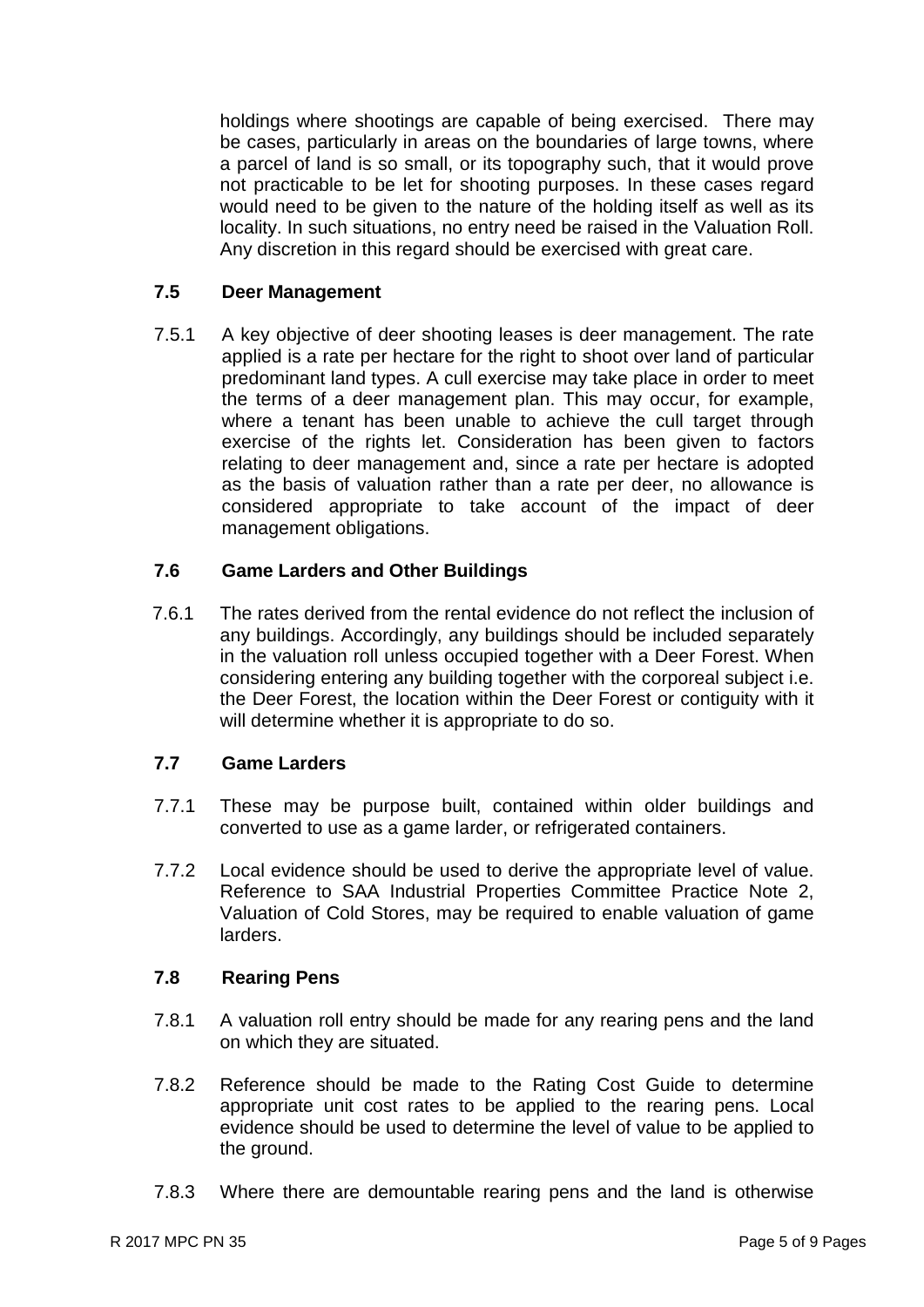used for an agricultural purpose when the pens are removed, consideration of agricultural exemption may be required. Sole use for a substantial part of the year and degree of permanence will assist in reaching a conclusion on this matter.

### **7.9 Other Buildings**

- 7.9.1 These may include stores, garages, kennels, lunch accommodation, lodges, bothies and the like. It is likely that local evidence will enable the valuation of the majority of these buildings. Reference should be made to relevant SAA practice notes for those buildings which may not be valued by reference to local evidence.
- 7.9.2 Release pens used in game bird shootings are heritable but are usually modestly fenced areas with little additional value.

### **8.0 Valuation Roll Descriptions**

- 8.1 The description "Shooting Rights" is sufficient to describe the majority of rights entered in the valuation roll.
- 8.2 The description "Deer Forest" should be reserved for the owner/occupied managed estates over which deer roam and on which the right to shoot deer may be exercised. The term may also be used for those situations where the corporeal Deer Forest is let rather than only the shooting rights over it.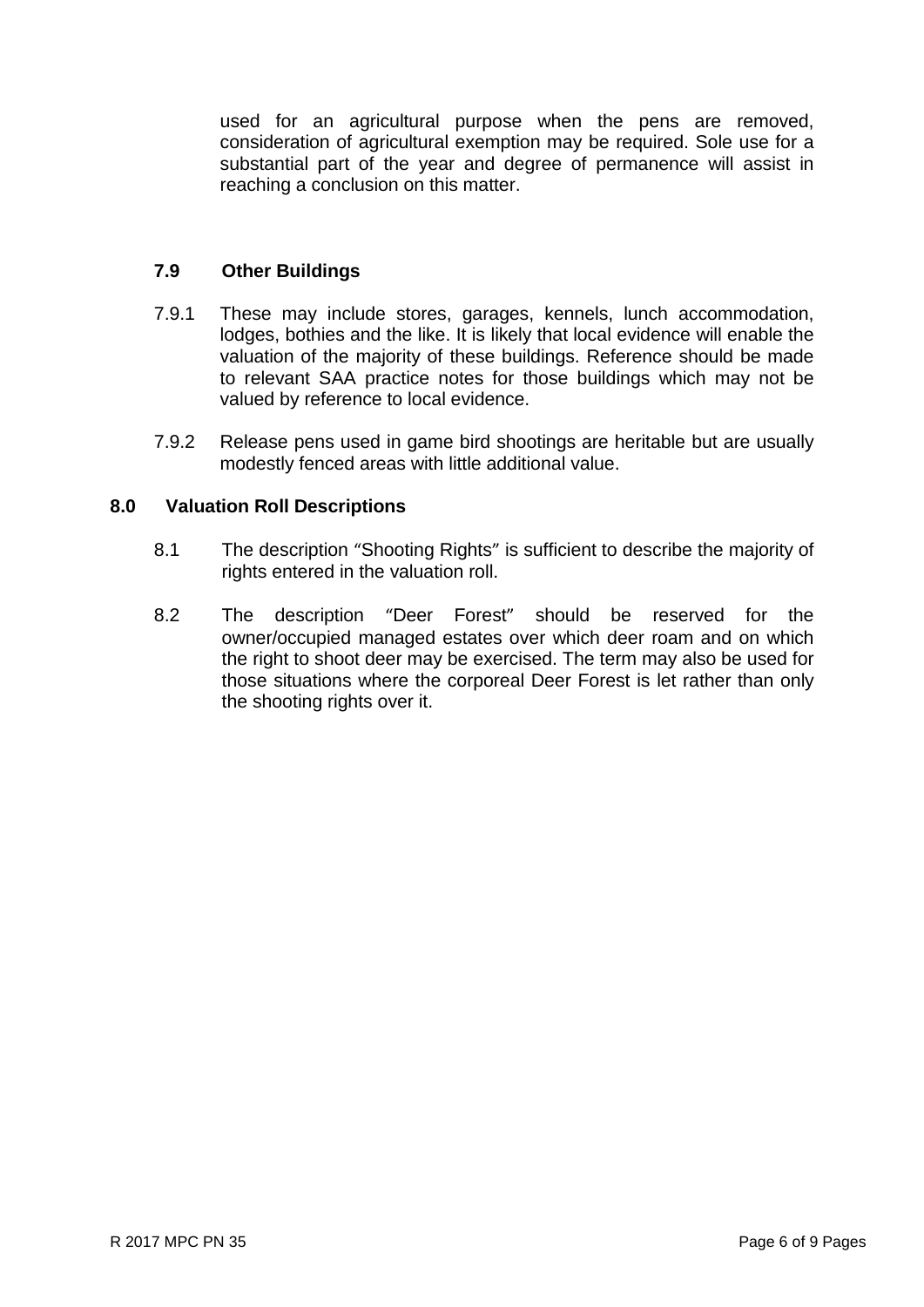# <sup>U</sup>**RATES PER HECTARE**

In the absence of sufficient local evidence to merit a variation, the basic rates in the table below should be applied to the predominant land type.

| <b>LAND TYPE</b>                                                                          | <b>RATE/HA</b>        |
|-------------------------------------------------------------------------------------------|-----------------------|
| <b>ARABLE</b>                                                                             | £4.00                 |
| <b>DEER FOREST/HILL/MOOR</b>                                                              | £2.00                 |
| <b>GRASSLAND</b>                                                                          | £2.80                 |
| <b>MIXED</b>                                                                              | £3.75                 |
| <b>WOODLAND/FORESTRY</b>                                                                  | £4.50                 |
| <b>COMMERCIAL FORESTRY</b>                                                                | £4.50                 |
| <b>GREATER THAN 80% COMMERCIAL FORESTRY</b><br><b>NURSERY (less than 5 years old)</b>     | Deer Forest/Hill/Moor |
| <b>GREATER THAN 80% COMMERCIAL FORESTRY</b><br><b>FELLED (less than 5 years old)</b>      | Deer Forest/Hill/Moor |
| <b>GREATER THAN 80% COMMERCIAL FORESTRY</b><br>FELLED & REPLANTED (less than 5 years old) | Deer Forest/Hill/Moor |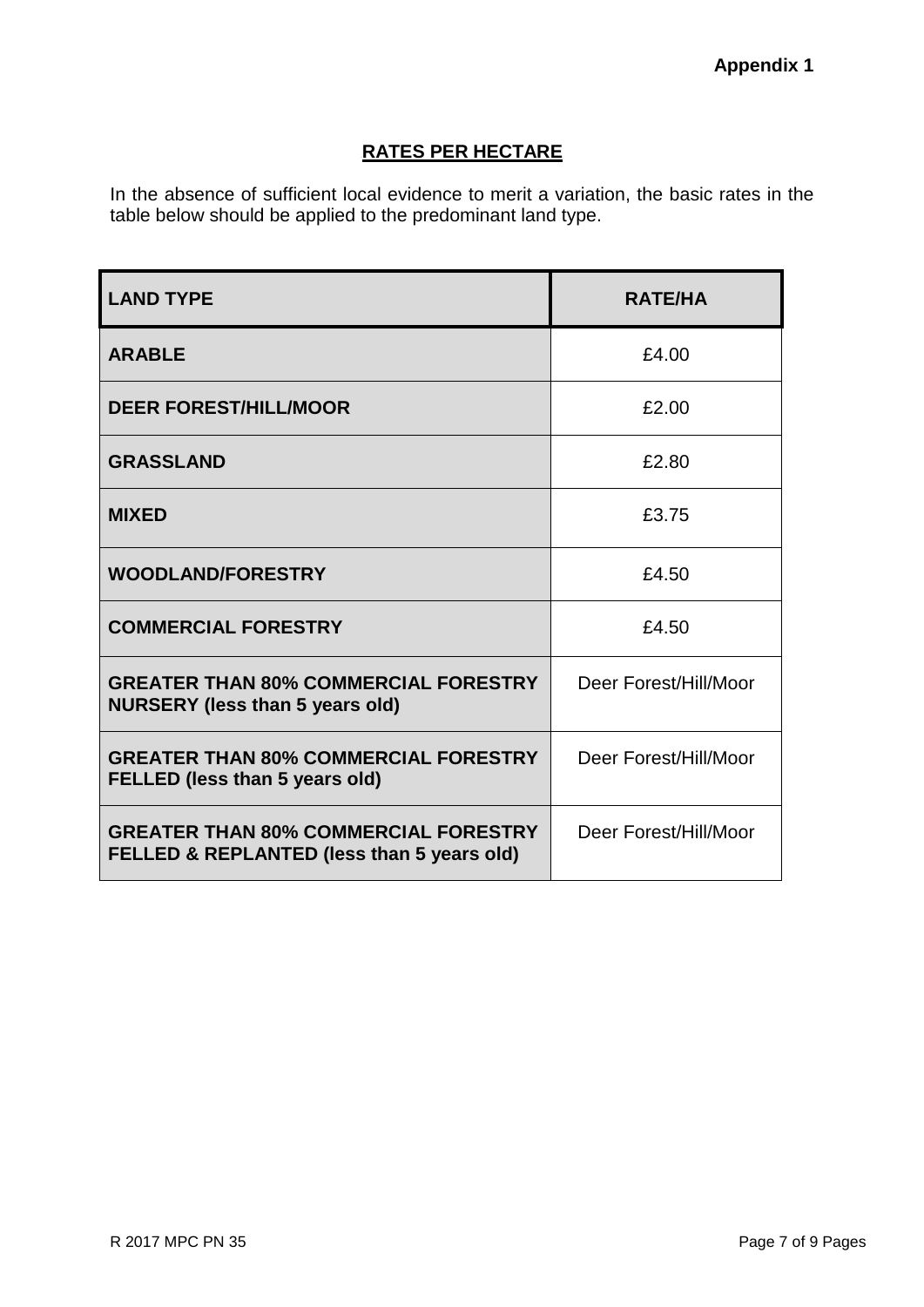# **Appendix 2**

### <sup>U</sup>**QUANTUM ALLOWANCES**

In the absence of sufficient local evidence to merit variation, the quantum allowances in the table below should be applied.

Intermediate points on the scale should be interpolated.

|                    | <b>AREA (HA)</b> | <b>QUANTUM</b> |
|--------------------|------------------|----------------|
| <b>UP TO</b>       | 2000             | 0%             |
| <b>AT</b>          | 5000             | 25%            |
| AT                 | 8000             | 50%            |
| <b>AT AND OVER</b> | 10000            | 60%            |

### <sup>U</sup>**LAND TYPE: DEER FOREST / HILL / MOOR**

## **ALL OTHER LAND TYPES**

|                    | <b>AREA (HA)</b> | <b>QUANTUM</b> |
|--------------------|------------------|----------------|
| <b>UP TO</b>       | 1000             | 0%             |
| <b>AT</b>          | 2000             | 25%            |
| <b>AT</b>          | 5000             | 50%            |
| <b>AT AND OVER</b> | 6000             | 60%            |